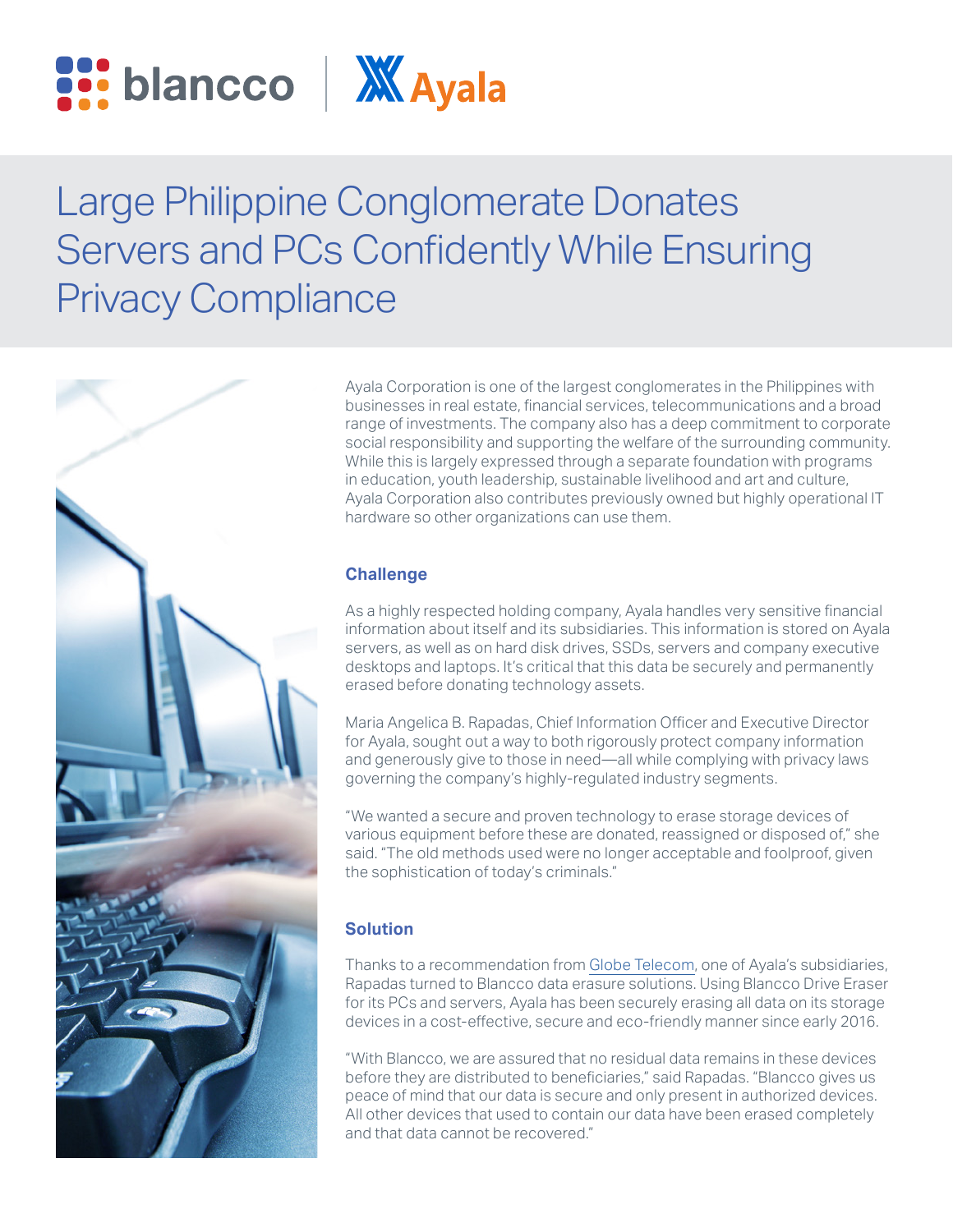What's more, in late 2016, when the Philippines finalized implementing rules and regulations of its Data Privacy Act of 2012, Ayala was already in good standing, thanks to the erasure processes it had been able to quickly put in place.

"The Blancco line of products is easy to use, and the support has been excellent. Our Helpdesk staff were able to use the solution very quickly after the initial training. Our Account Manager has been responsive and provided timely assistance when needed," Rapadas said. "When the Data Privacy Act was enacted, we were glad that we already had Blancco to ensure compliance with the law."

Blancco Drive Eraser ensured that Ayala's sensitive data was permanently erased from servers, laptops, desktops and drives, providing an audit trail of all activity. Each erasure is verified and certified, with Ayala receiving a tamperproof Certificate of Erasure to prove compliance with local, national and global data protection regulations, as well as internal requirements.

Ayala Corporation's experience with Blancco's data erasure solutions echoes that of the subsidiary that recommended Blancco at the beginning. In fact, Ayala aims to replicate that experience in other environments.

"We are now looking at Blancco LUN to ensure that the same level of data erasure compliance is achieved for our servers on the cloud," Rapadas stated.

# 7 T T

**We wanted a secure and proven technology to erase storage devices of various equipment before these are donated, reassigned or disposed of... With Blancco, we are assured that no residual data remains in these devices before they are distributed to beneficiaries."**

– Maria Angelica B. Rapadas Chief Information Officer and Executive Director, Ayala Corporation

#### **About Blancco Drive Eraser**

[Blancco Drive Eraser](https://www.blancco.com/products/drive-eraser/) is a robust data sanitization solution for any PC, laptop, server or storage environment. With Blancco Drive Eraser, organizations can add an extra level of protection to their endpoint security policies by permanently erasing sensitive data from HDDs and complex SSDs in desktop/ laptop computers and servers. Through our patented SSD erasure process, there is now a secure method to sanitize data on storage devices—regardless of underlying technology—to safely resell, repurpose or dispose of drives.

#### **About Blancco LUN Eraser**

[Blancco LUN Eraser](https://www.blancco.com/products/lun-eraser/) allows organizations to erase data in active storage environments while allowing the operating system to remain intact. Following completion of the data erasure process using Blancco LUN Eraser, LUNs are immediately available for reuse, giving organizations the ability to operate with the least amount of downtime possible. Blancco LUN Eraser supports the broadest platforms and can run from WinPE and target data based on organizational data policy requirements.